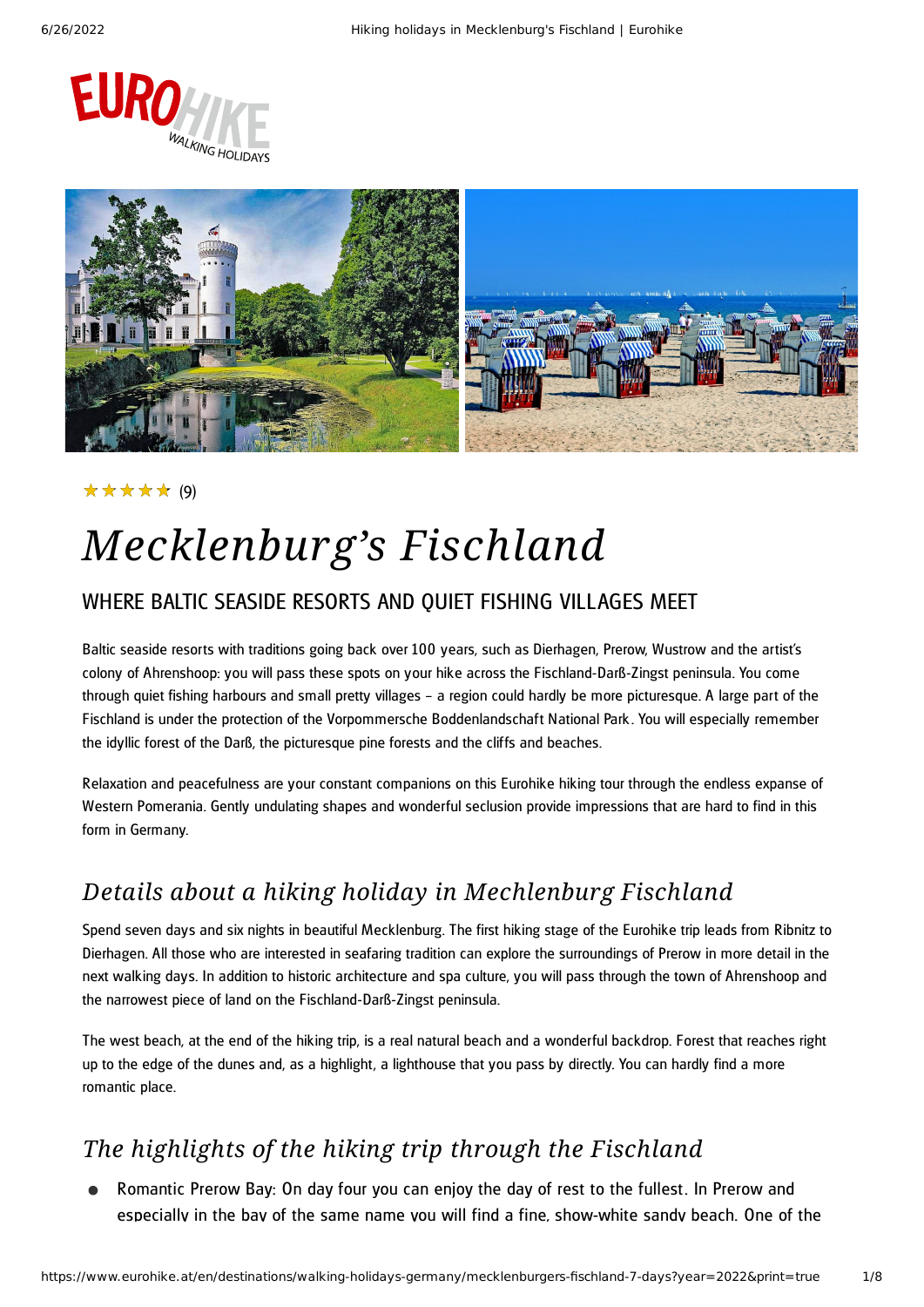

### To the online version

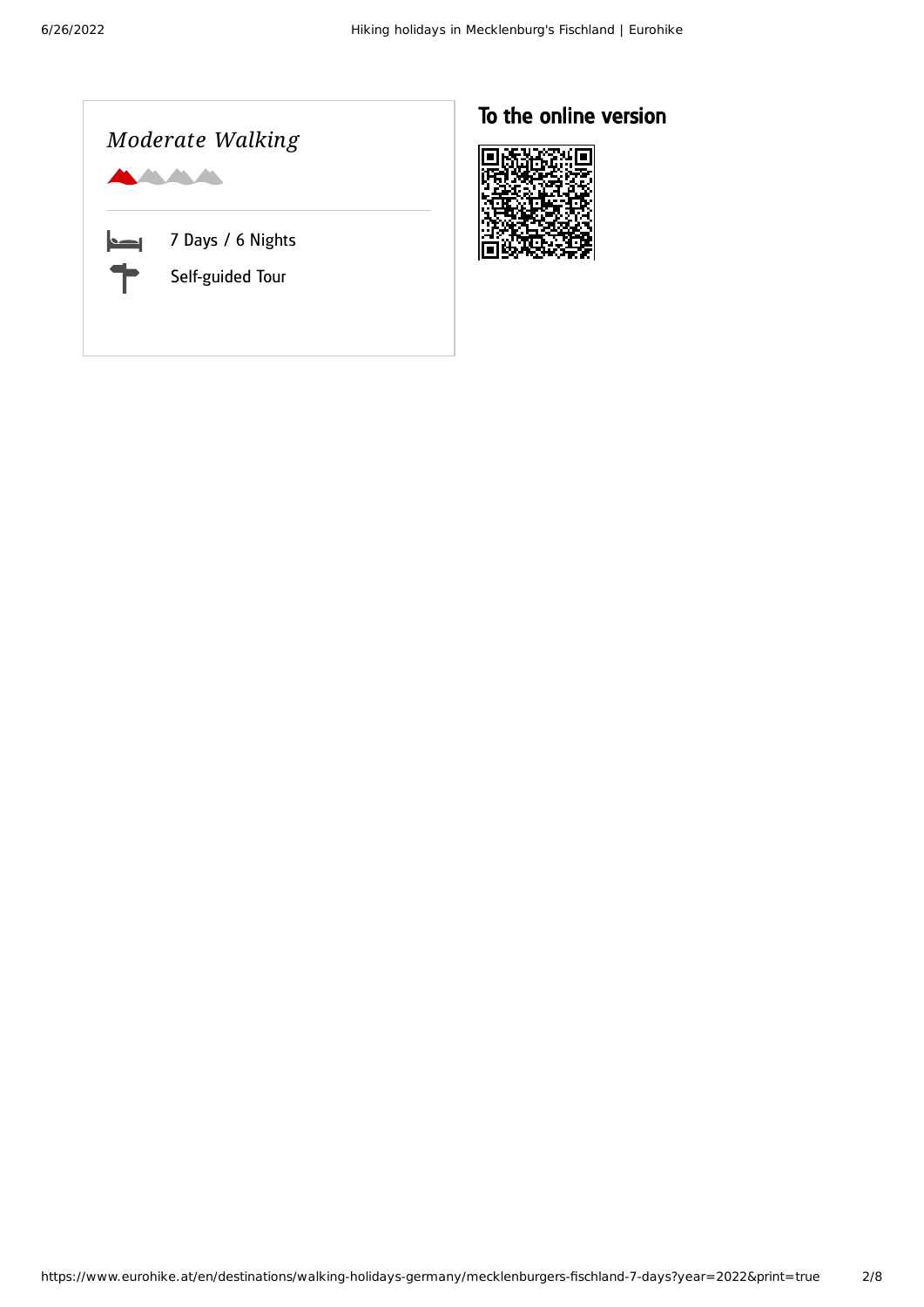DAY 1

# *Itinerary*

## *Arrival in [Ribnitz-Damgarten](#page-2-0)*

<span id="page-2-0"></span>The amber-town Ribnitz-Damgarten is located between the hanseatic cities Rostock and Stralsund, on the south bank of a chain of coastal lagoons connected with the Baltic Sea.



<span id="page-2-1"></span>Before you start you should visit the amber-museum in the ancient St. Catherine museum. In Klockenhagen we recommend visiting the open air museum before you reach the lovely Fischland beaches at sea bath Dierhagen.

<span id="page-2-3"></span><span id="page-2-2"></span>

|                                                                                                                                                                                                                                                                                                               | approx. 4 hours $\mathbf{I}^{\text{m}}$ , 15 km   |  |  | $\lambda$ 0 m          | $\geq$ 10 m |                  |  |  |
|---------------------------------------------------------------------------------------------------------------------------------------------------------------------------------------------------------------------------------------------------------------------------------------------------------------|---------------------------------------------------|--|--|------------------------|-------------|------------------|--|--|
| <b>DAY</b><br>3                                                                                                                                                                                                                                                                                               | Dierhagen – Prerow/surroundings                   |  |  |                        |             |                  |  |  |
| Walk along the beach and the dyke to Wustrow or Ahrenshoop. This place has a long sea-faring tradition, historic<br>architecture and culture. In Wustrow you find the smallest piece part of the peninsula Fischland-Darß-Zingst. Short<br>bus fare to your hotel in Prerow.                                  |                                                   |  |  |                        |             |                  |  |  |
| $(\blacktriangle)$                                                                                                                                                                                                                                                                                            | approx. 4 hours $\mathbf{I}^{\mathbf{m}}$ , 15 km |  |  | $\approx 20 \text{ m}$ |             | $\approx$ 20 m   |  |  |
| DAY<br>4                                                                                                                                                                                                                                                                                                      | Day of Rest or Circular Tour Prerow               |  |  |                        |             |                  |  |  |
| You either walk via Born along the reed-lined shores of the Bodden before you embark on your return journey<br>through the Darßwald-forest to Prerow, or you enjoy a day of rest in the bay of Prerow, which is considered one of<br>the most beautiful European beaches featuring fine, prestine white sand. |                                                   |  |  |                        |             |                  |  |  |
|                                                                                                                                                                                                                                                                                                               | approx. 5 hours $\mathbf{I}^{\text{km}}$ , 20 km  |  |  | 10 <sub>m</sub>        |             | $10 \, \text{m}$ |  |  |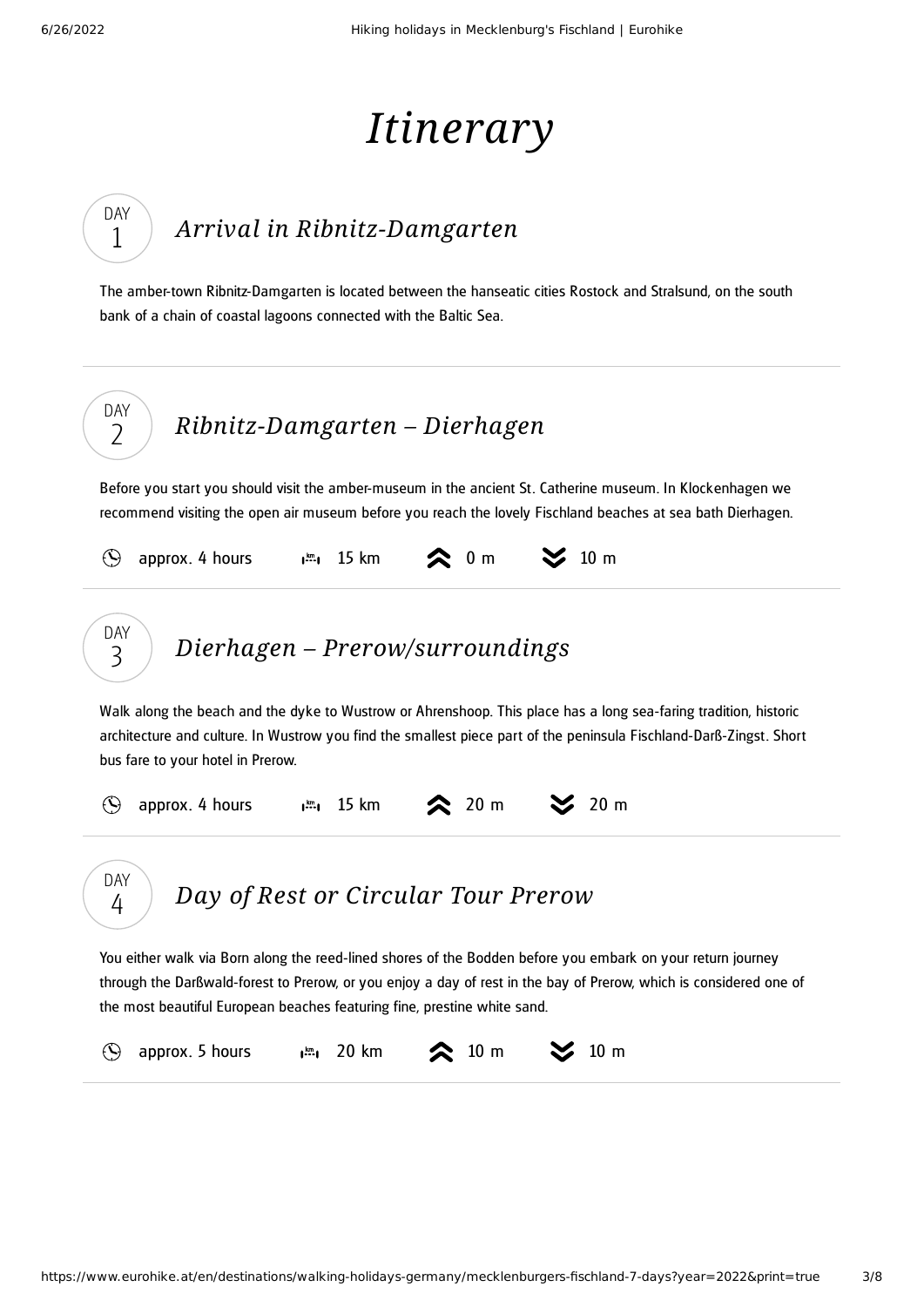

## *Round Trip [western](#page-3-0) beach and Darßer Ort*

<span id="page-3-0"></span>The western beach is a typical nature beach with forests growing to the edge of the dunes. The first tree line often is wind swept, called "wind catcher". Walk along the wild beach to Darßer Ort with lighthouse, and then return to Prerow.

<span id="page-3-1"></span>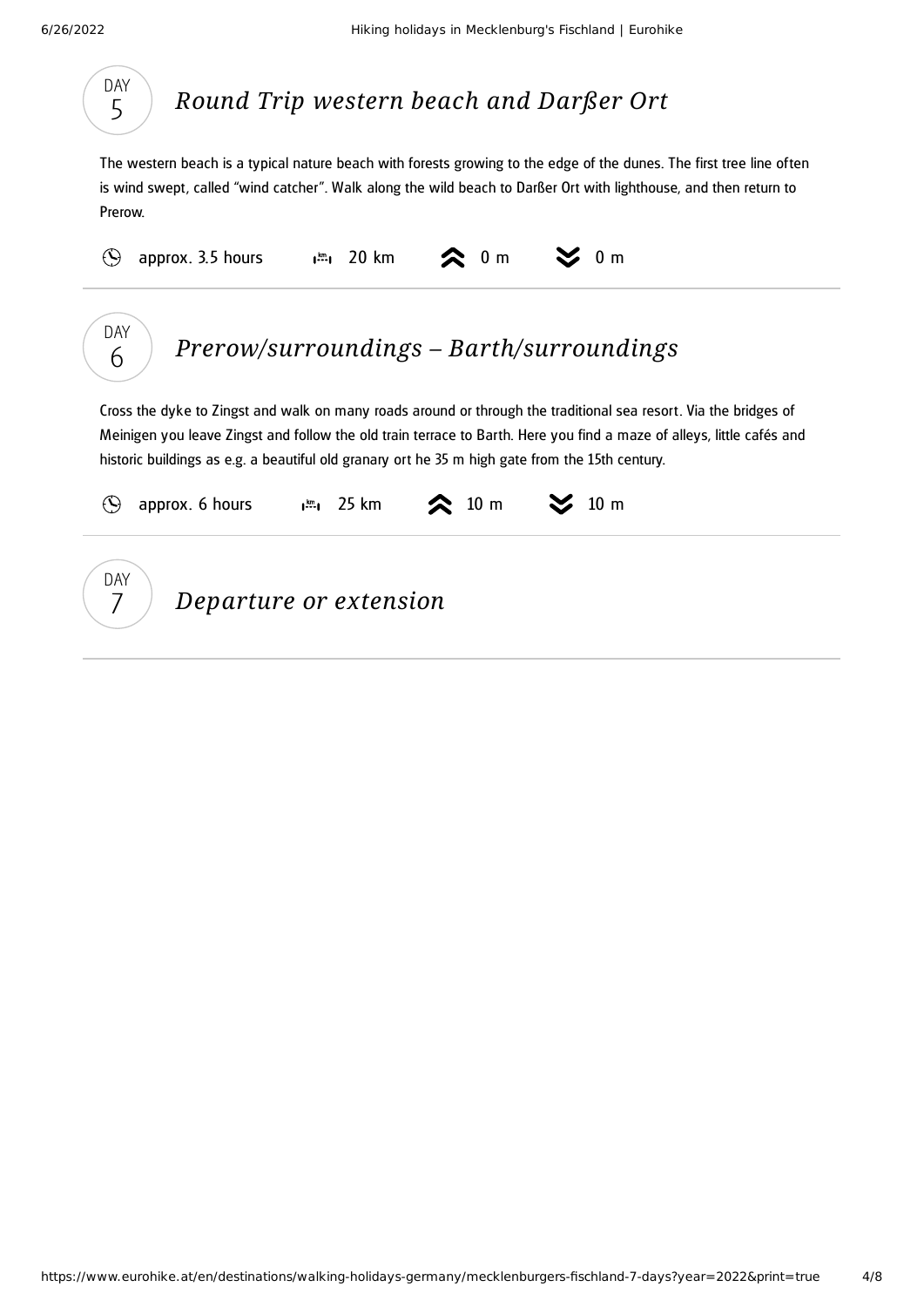# *Characteristics of the route*

You usually walk on hiking trails and paved bike paths, and along on flat forest and meadow paths and along the beach. Longer distances can be shortened by bus / ship.

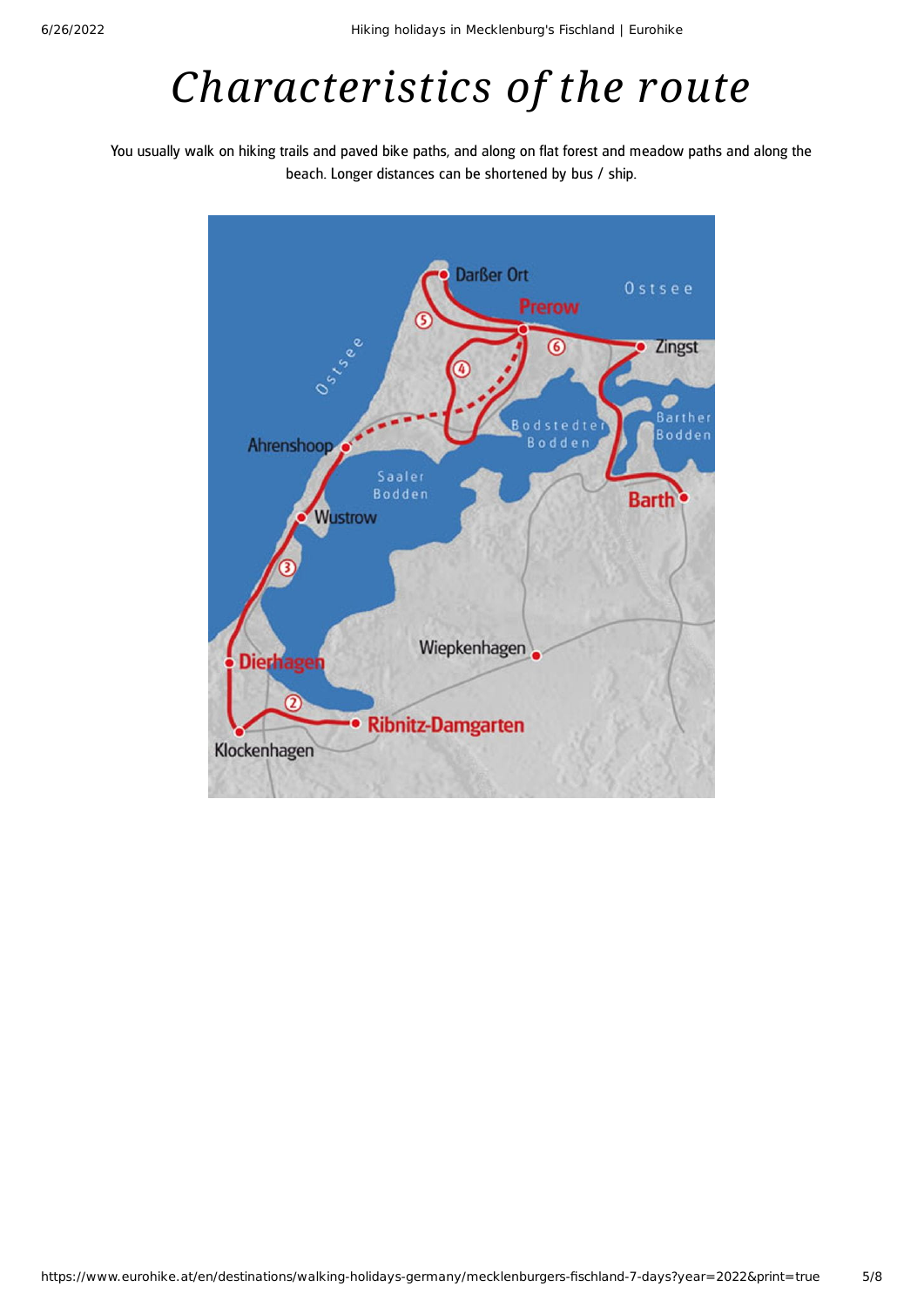F

## *Prices and events*

### *Place of arrival: Ribnitz-Damgarten*

|                                               | Season 1<br>23.04.2022 - 06.05.2022   25.09.2022 - 08.10.2022  <br>Arrival daily | Season 2<br>07.05.2022 - 24.09.2022  <br>Arrival daily |  |  |  |  |  |
|-----------------------------------------------|----------------------------------------------------------------------------------|--------------------------------------------------------|--|--|--|--|--|
| Mecklenburg's Fischland, 7 days, DE-MBWRB-07X |                                                                                  |                                                        |  |  |  |  |  |
| Base price                                    | 599.00                                                                           | 689.00                                                 |  |  |  |  |  |
| Surcharge single room                         | 150.00                                                                           | 150.00                                                 |  |  |  |  |  |

Category: beautiful Middleclass hotels and country hotels

You can book extra nights for any day of your tour. Prices upon request!

Prices per person in EUR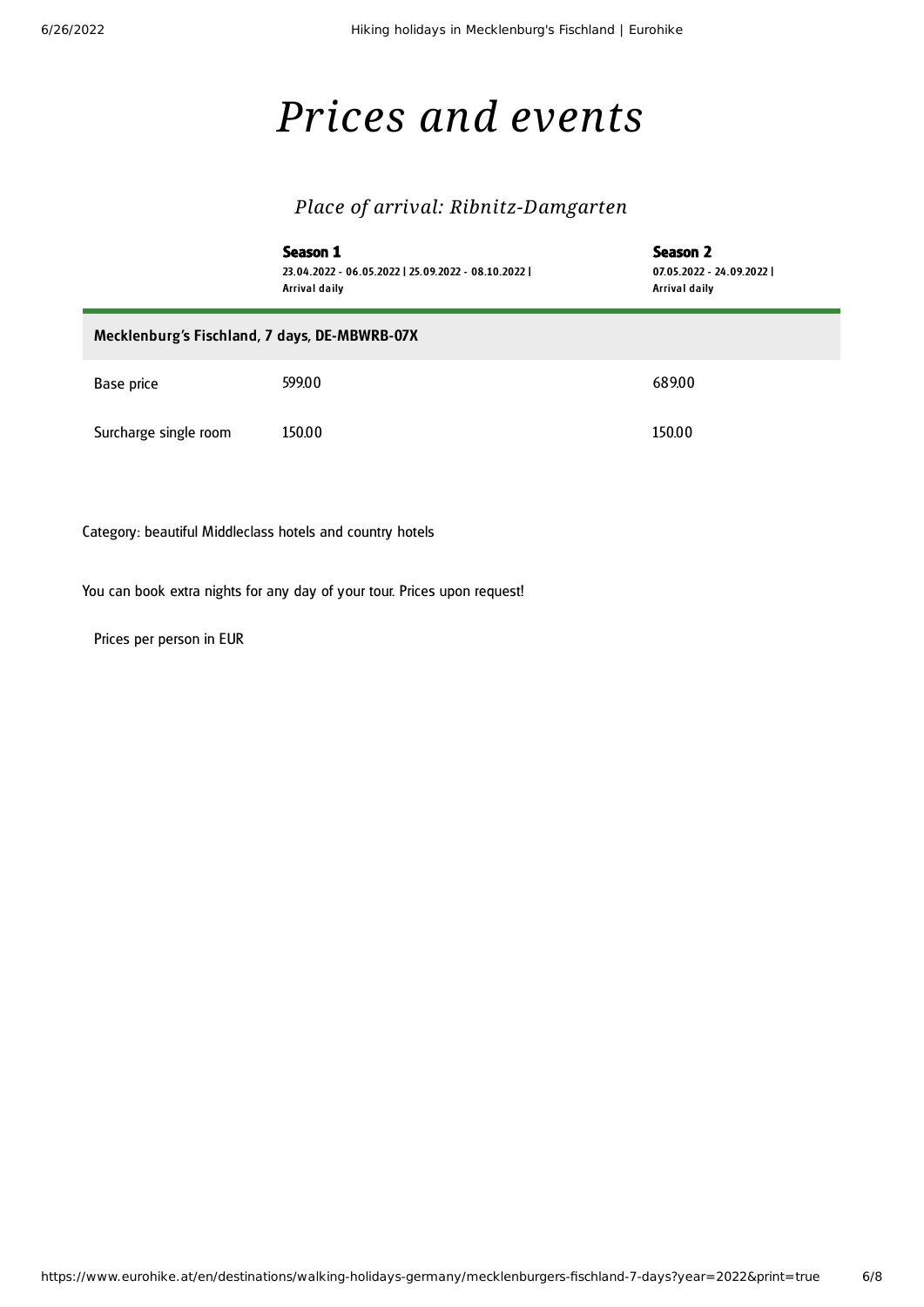# *Services and infos*

### **Services**

#### Included:

- Accommodation as already mentioned
- Breakfast
- Luggage transfer
- Carefully elaborated route description

### Infos

#### Arrival / Parking / Departure:

- By train to Ribnitz-Damgarten West, from Berlin  $\bullet$ approx. 3.5 hours, from Hamburg approx. 2.5 hours.
- Rostock airport and by train in approx. 1.5 hours  $\bullet$ to Ribnitz-Damgarten.
- Car parking: free, unguarded car park near to the hotel. No reservation requested.
- Return from Barth to Ribnitz-Damgarten by train in approx. 1 hour.
- Detailed travel documents 1x per room (German,  $\bullet$ English)
- GPS-data available
- Service hotline

#### Things to note:

- Tourist tax, if due, is not included in the price  $\bullet$
- Bus fares Wustrow/Ahrenshoop Prerow approx.  $\bullet$ EUR 5 per person
- Further important information according to the  $\bullet$ package travel law can be found [here](https://www.eurohike.at/en/travel-information/before-the-tour/pci)!